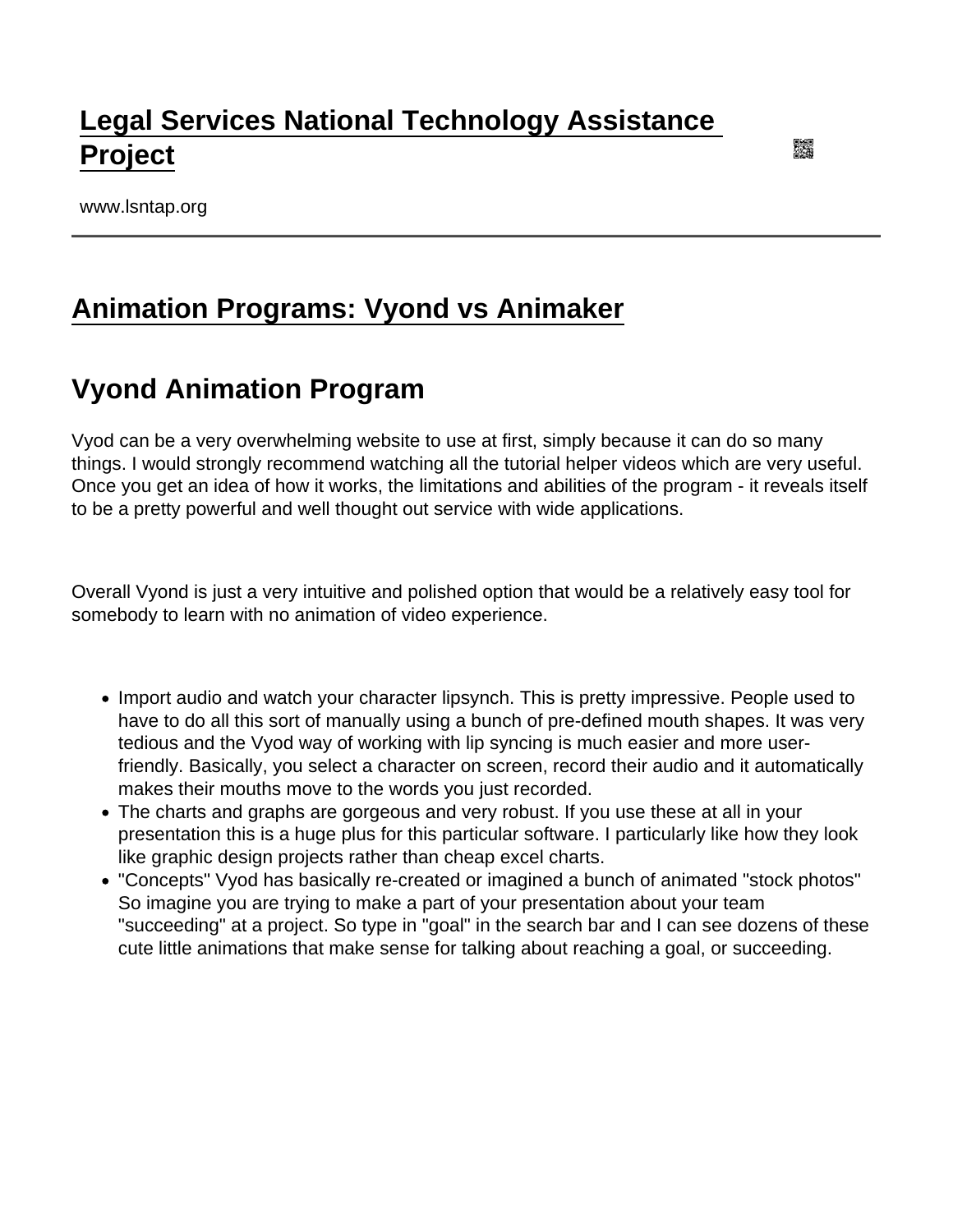

### **Yvond Pricing:**

#### **Vyond Essential Plan:**

\$49 a month or \$299 a year

Has all major features except your videos will have a Vyond watermark, you won't be able to download in high-quality video, you can't export as an animated GIF, there is no live chat support and you won't have access to the forum.

#### **Vyond Premium Plan**

\$89 a month or \$649 a year ALL features including high resolution exports, removal of Vyond branding, the ability to save as an animated GIF and more.

#### **Professional Plan (for small to medium teams)**

US - \$159 a month or \$999 a year. This plan lets you and your team have shared libraries with administrative controls, font import, and collaboration tools.

## **Animaker Animation Program**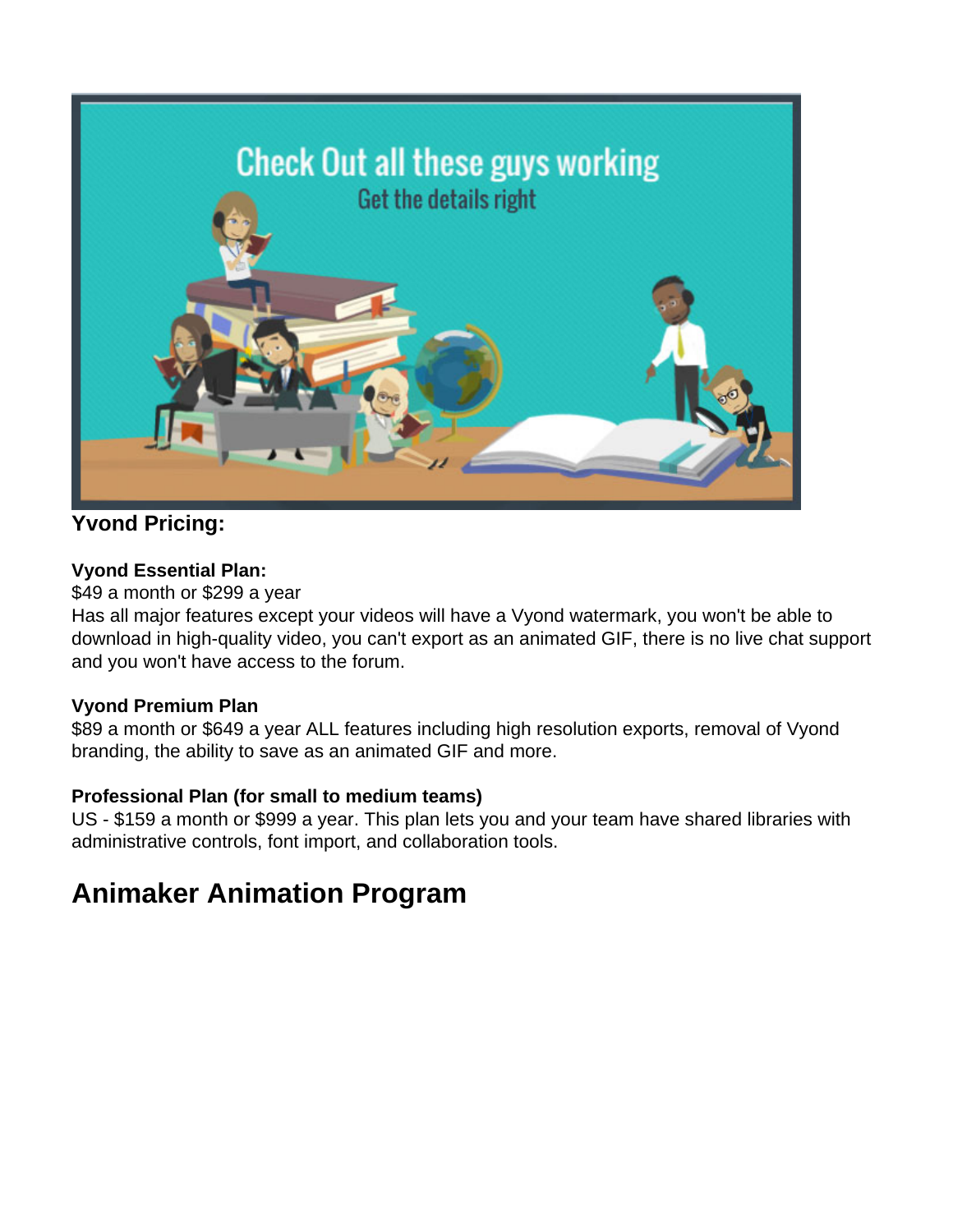

Animaker is a tool with explainer videos in mind. The animation assets are robust and well done, but the overall interface is a bit clunky and difficult to use. To give you an idea of how complicated and in-depth Animaker is if you want to add a coffee cup you can choose which angle you want to see the cup, and then manipulate if further after that. Animaker allows you to pick different "states" of all animations so if you have the man he can walk left, right, run left, run right. He can look bored, check his watch, look happy etc.

You can even control the camera, allowing it focus on one character talking and then say…. the clock on the wall. It gives your projects a more "hollywood" feel and ups the production values quite a bit!

In terms of user interface and ease of use I would say that Animaker is easily the more difficult and least user friendly of the services I am reviewing today. A lot of that can simply be attributed to the depth and complexity of the project, but everything does seem much slower and clunkier to me on a moment to moment basis. If you have an older machine this might not be the best pick just because how much resources the dashboard editor seems to eat up.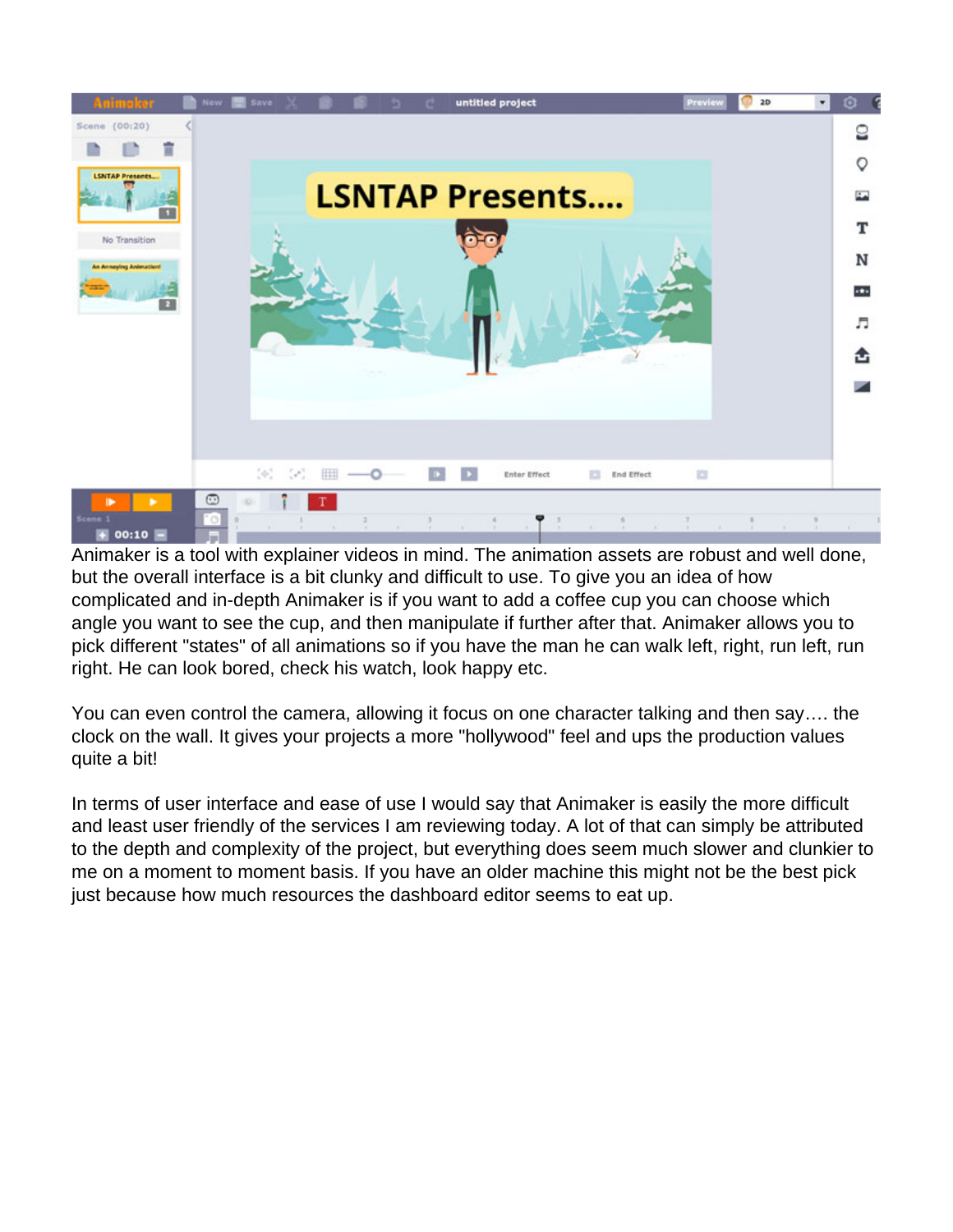

There are a variety of speech / talk bubbles and various font choices. Combine that with their extensive selection of transitions and the possible combinations are almost endless. One thing to note here is that the way your speech moves out of the character's mouths is less smooth and natural looking than Yvond's lip synching setup. The way Animaker does mouth movements doesn't look bad by means but it is a lot less detailed looking.

Animaker has robust "info-graphic capabilities" There is every kind of chart and graph you can imagine and you can edit all the colors, fonts, etc. There is also animation transitions that specific to info-graphics, money, numbers etc. If you happen to care about maps then Animaker has literally thousands of them. (You can use these to talk about different cities, countries, etc in a visual way)

This is not an "easy to use" tool necessarily in the sense that it doesn't operate how software typically does. Actually, there is literally no part of the user interface that will be familiar or function as you might expect. I spent four hours trying to make a video in Animaker for the purposes of this article and found the website too frustrating, slow and unintuitive to create a usable video review. In my opinion, the only reason you should consider Animaker over Vyond is if the price is the deciding factor. Vyond is an objectively better user experience.

**Free Plan:** Video Length: 2 No of exports/Mo: 5 Upload to YouTube: SD Quality Unbranded videos: NO Premium Templates: NO Custom Fonts: NO Commercial rights: NO